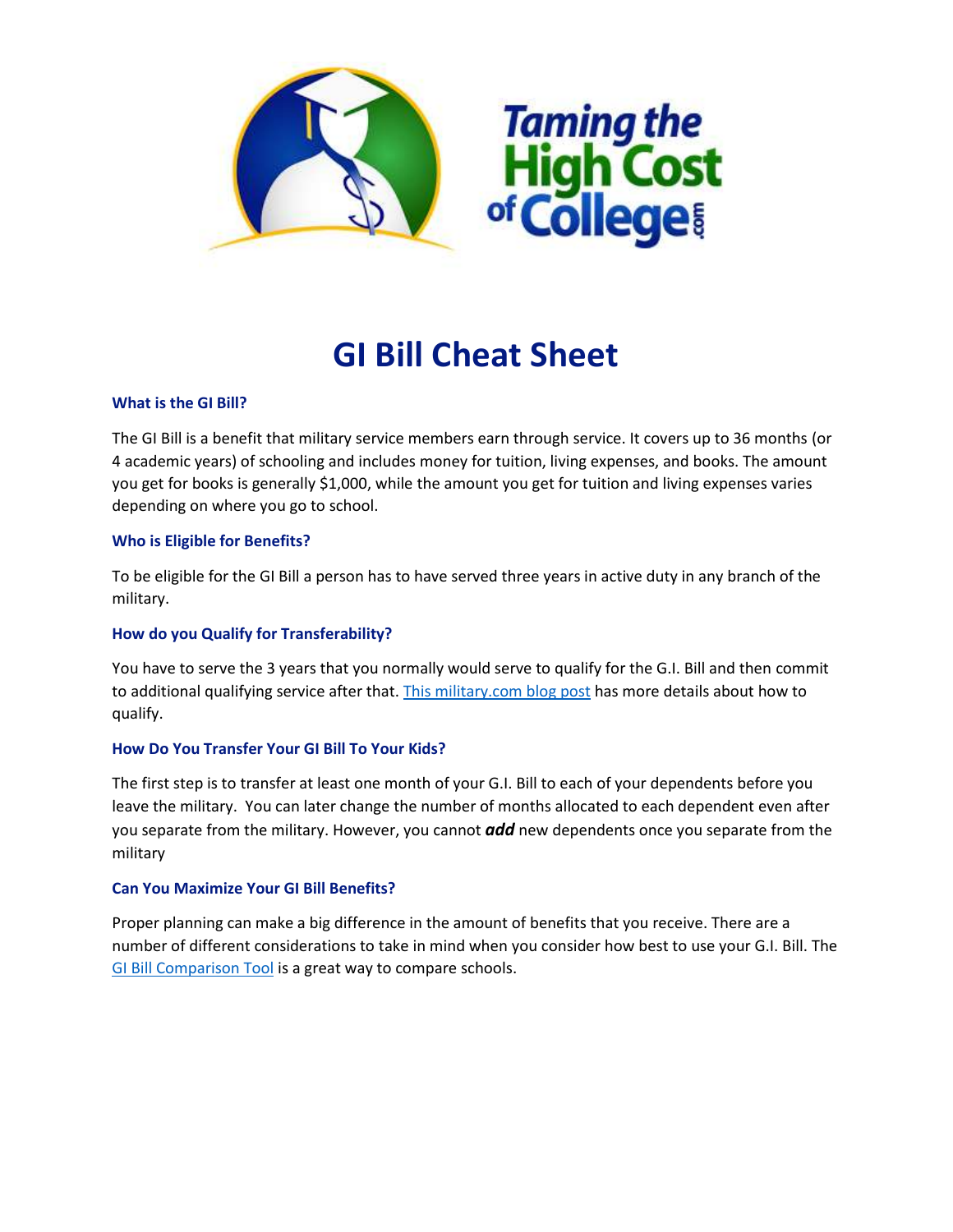#### **How Much Does the GI Bill Cover at Private vs. Public Schools?**

The G.I. Bill pays around \$20,000 (\$21,084.89 in 2015) towards a year at a private college, but pays full in-state tuition at a public college, no matter the cost.

#### **What are Yellow Ribbon Schools?**

In addition to the \$20,000 you get towards a year at a private college, some private colleges have joined the Yellow Ribbon Program to help you even more. If a school is a Yellow Ribbon Member, it will offer GI Bill recipients an extra amount of aid which the V.A. will match. Often the Yellow ribbon benefits will cover the remaining cost of tuition and fees and bring your tuition cost to \$0.

#### **How Much Do You Get As a Living Allowance?**

The amount you get varies according to where your child is going to school and is connected to the Basic Allowance for Housing (BAH) for an E-5 with dependents. Your BAH is connected to your zip code.

# **Do You Have to Declare the G.I. Bill on FAFSA or CSA Profile?**

No, it is not considered an asset or income for the purposes of either FAFSA or CSA Profile. If you do receive financial aid, the GI Bill will top up your tuition fees.

#### **Should I Use the GI Bill for a Bachelor's Degree or An Advanced Degree?**

You can use your G.I. Bill for up to 36 months (or 4 academic years) for any type of degree at a qualified educational institution. It will cover 2-year, 4-year, associates, bachelor, advanced degree and professional degrees. Since some degrees cost more than others, it may make sense to use your G.I. Bill benefits on the more expensive degree if you plan on getting more than one or if you have more than one child.

#### **Interested in learning more?**

Check out our recorded interview with an expert on the G.I. Bill who works for the *Office of Education Service.* [Click here to listen to it!](http://www.tamingthehighcostofcollege.com/benefits-of-gi-bills-to-pay-for-college/)

[Taming The High Cost Of College](http://tamingthehighcostofcollege.com/) [| Our Facebook](http://facebook.com/tamingthehighcostofcollege)

*Copyright © 2015 Taming The High Cost Of College*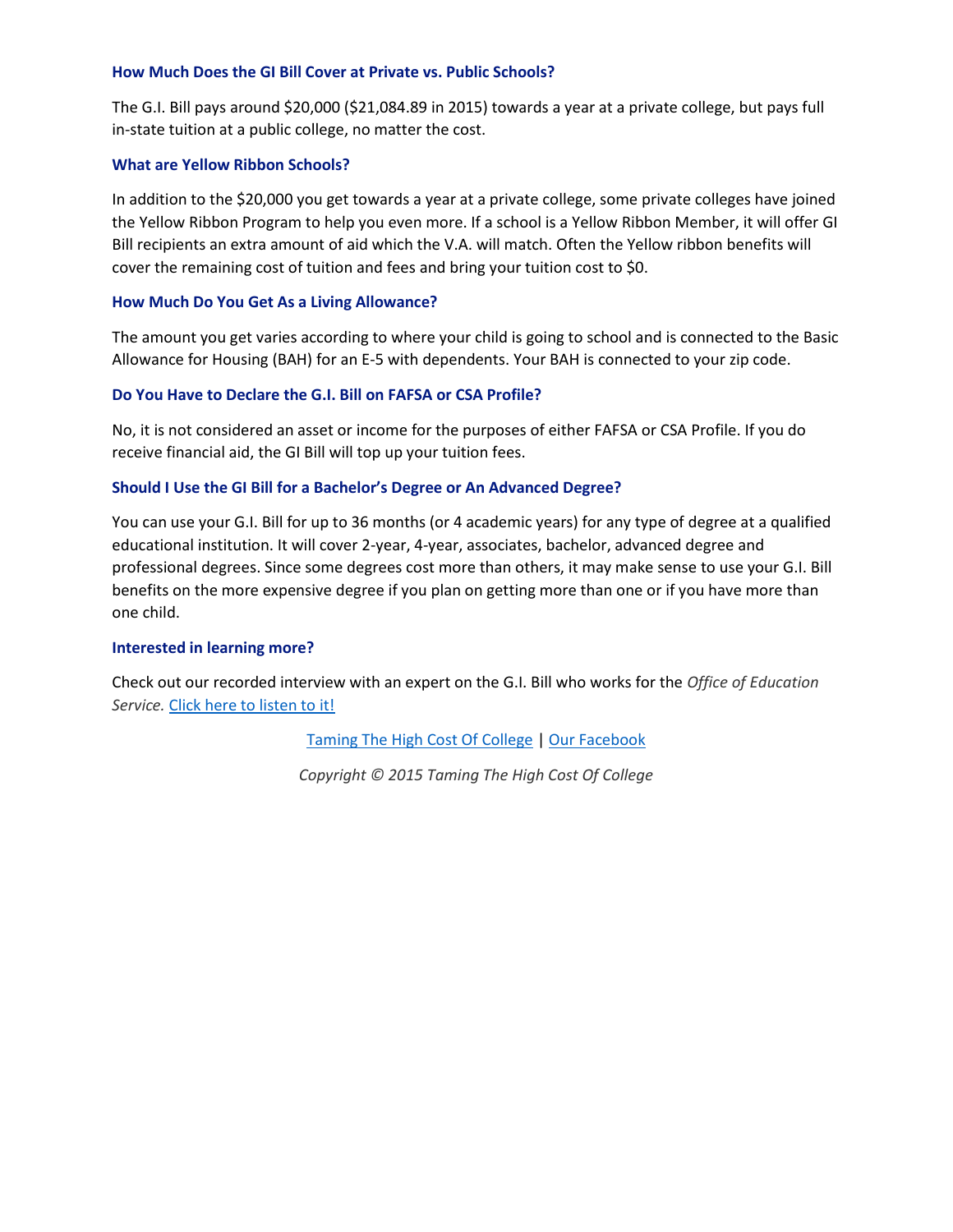

# **How to Maximize the G.I. Bill for Your Children:**

For years, career soldiers asked the military to make their GI Bill benefits transferable to their families and with the Post-9/11 G.I. Bill their wish was finally granted! Many servicemen and service women plan to serve in the military throughout their whole career, they already have a degree, or they don't need or want to get a degree.

That means that the option to transfer their G.I. Bill to their children is a great way for them to benefit from the G.I. Bill as well.

# **How to Qualify for Transferability:**

The Post-9/11 G.I. Bill introduced a new perk to the G.I. Bill. For the first time you could transfer your G.I Bill to any of your dependents including your spouse or your children if you do not plan to use it. In order to qualify for transferability, you have to serve for the 3 years that you normally would serve to qualify for the G.I. Bill and then commit to additional service after that. At the point that you sign up for those additional years, your G.I. Bill becomes transferable. [This website](http://www.military.com/education/gi-bill/post-911-gi-bill-transferability-fact-sheet.html) has more details about how to qualify.

# **What to do Before You Leave the Military:**

It's critical for those who are leaving the military to transfer some of their G.I. Bill to each of their dependents before they leave. While you can move around the number of months allocated to each dependent after you separate from the military, you cannot add any new dependents after you leave. That means that you will not be able to use your G.I. Bill for your children if you have left the military without adding them as a beneficiary.

# **Factors to Consider to Get the Most out of Your G.I. Bill**

There are a number of different considerations to take in mind when you consider how best to use your G.I. Bill. If you have more than one kids who you will be helping to pay for college, you'll have to figure out what is the best use of the G.I. Bill in order to get the most money. Some parents might split the G.I. Bill in half and give it to their children equally, but you might want to consider these factors:

# **Private vs. Public:**

The G.I. Bill pays around \$20,000 (\$21,084.89 in 2015) towards a year at a private college but pays full in-state tuition at a public college, no matter the cost. Depending on the costs of various different schools

#### **Yellow Ribbon Schools:**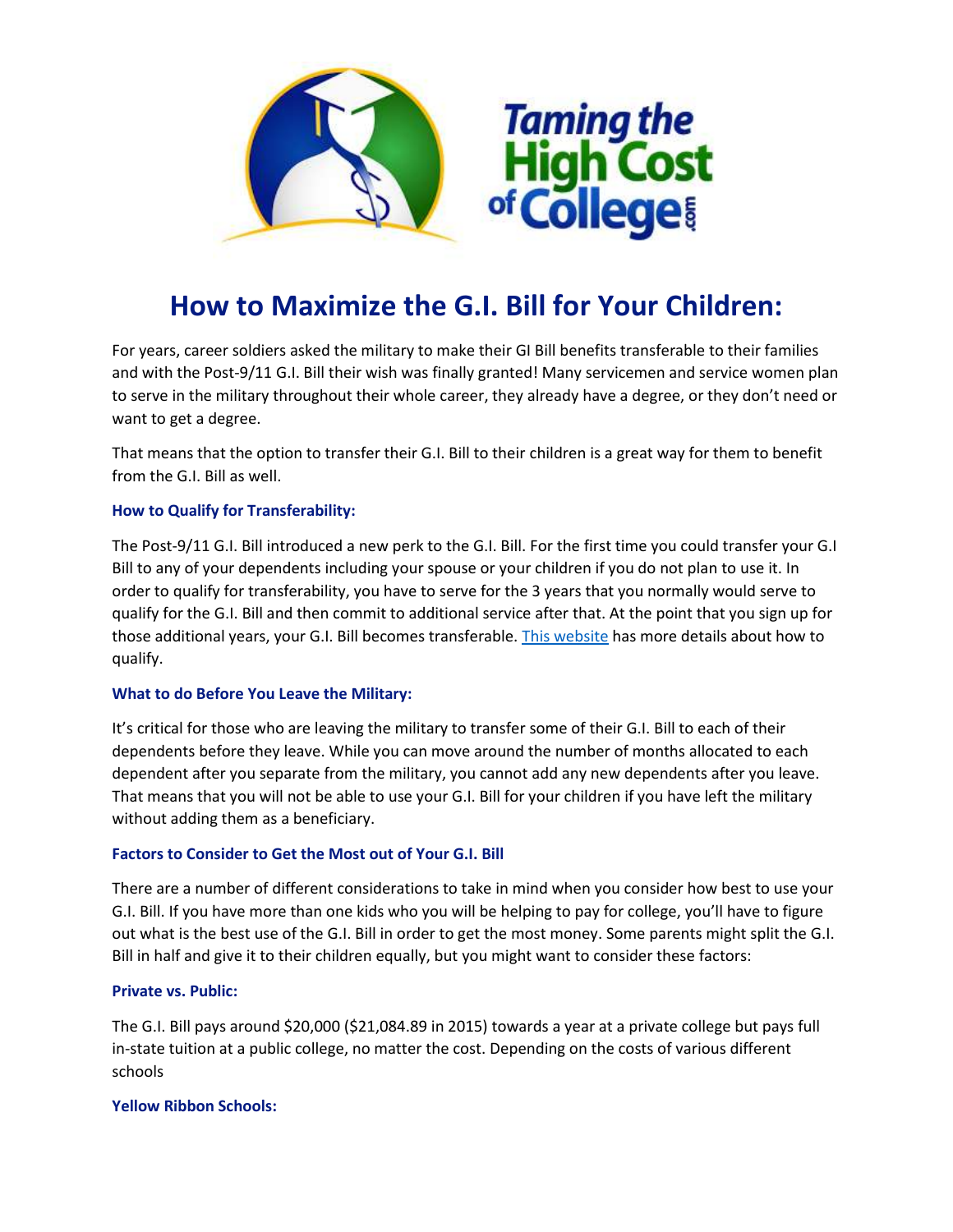In addition to the \$21,084 you get towards a year at a private college, some private colleges have joined something called the Yellow Ribbon Program to help you even more. If a school is a Yellow Ribbon Member, it will offer military dependents an extra amount of aid which the V.A. will match. This matching money often makes tuition free at that school. Not all private schools participate in the Yellow Ribbon program and some have stipulations on how many students they'll support every year.

# **Differences in Living Allowance:**

The G.I. Bill gives students a stipend for their living expenses. However, the amount you get varies according to where your child is going to school and is equivalent to the Basic Allowance for Housing (BHA) for an E-5 with dependents which is connected to the zip code where your child is attending school.

In some cases, the living stipend your child will qualify for will be more or less than the cost of room and board at that school. For example, if the school your child is attending is in an area where housing is cheap, they might get less than they'll need to cover the cost of residence and a meal plan.

# **Bachelor vs. Advanced Degrees:**

You can use your G.I. Bill for up to 36 months for any type of degree you can get at a qualified educational institution. Since some degrees cost more than others, it makes sense to use your G.I. Bill benefits on the more expensive degree. If your child wants to be a doctor or a lawyer, it could make the most sense for them to use your G.I. Bill to go to medical school or law school since you'll be likely to get more money that way.

# **Other Aid:**

One of the great things about the G.I. Bill is that it isn't counted on either the CSS Profile or the FAFSA. That means that your family might also qualify for federal and institutional financial aid and scholarships at the schools that your children want to attend. This should factor into your planning as you try to maximize your use of the G.I. Bill. Since the G.I. Bill tops up the costs of school after scholarships and financial aid come into play, if one of your children gets a lot of aid or a partial scholarship for athletic or academic reasons, then using the G.I. Bill for that child might not get you the most benefits. If you have another child who is less likely to get merit scholarships then it might make sense to use the G.I. Bill to help them.

# **Use the G.I. Bill Comparison Tool to Compare:**

Luckily, figuring out how best to use your G.I. Bill is pretty easy since the V.A. created [a G.I. Bill](https://department-of-veterans-affairs.github.io/gi-bill-comparison-tool/#about_your_school)  [Comparison Tool](https://department-of-veterans-affairs.github.io/gi-bill-comparison-tool/#about_your_school) that allows you to quickly and easily check to see which school is going to get you the most money.

By inputting some information about yourself and the schools your children are considering, you can easily find out whether it makes sense to use the G.I. Bill for one of your children or to save it for another.

The one caution I would add as you use this tool is that the tuition amounts are not always up to date. They might vary from what you'll actually have to pay at a particular school depending on what program your child is taking since some programs are more expensive than others.

Let's compare two schools to get an idea of what kind of benefits you'll get.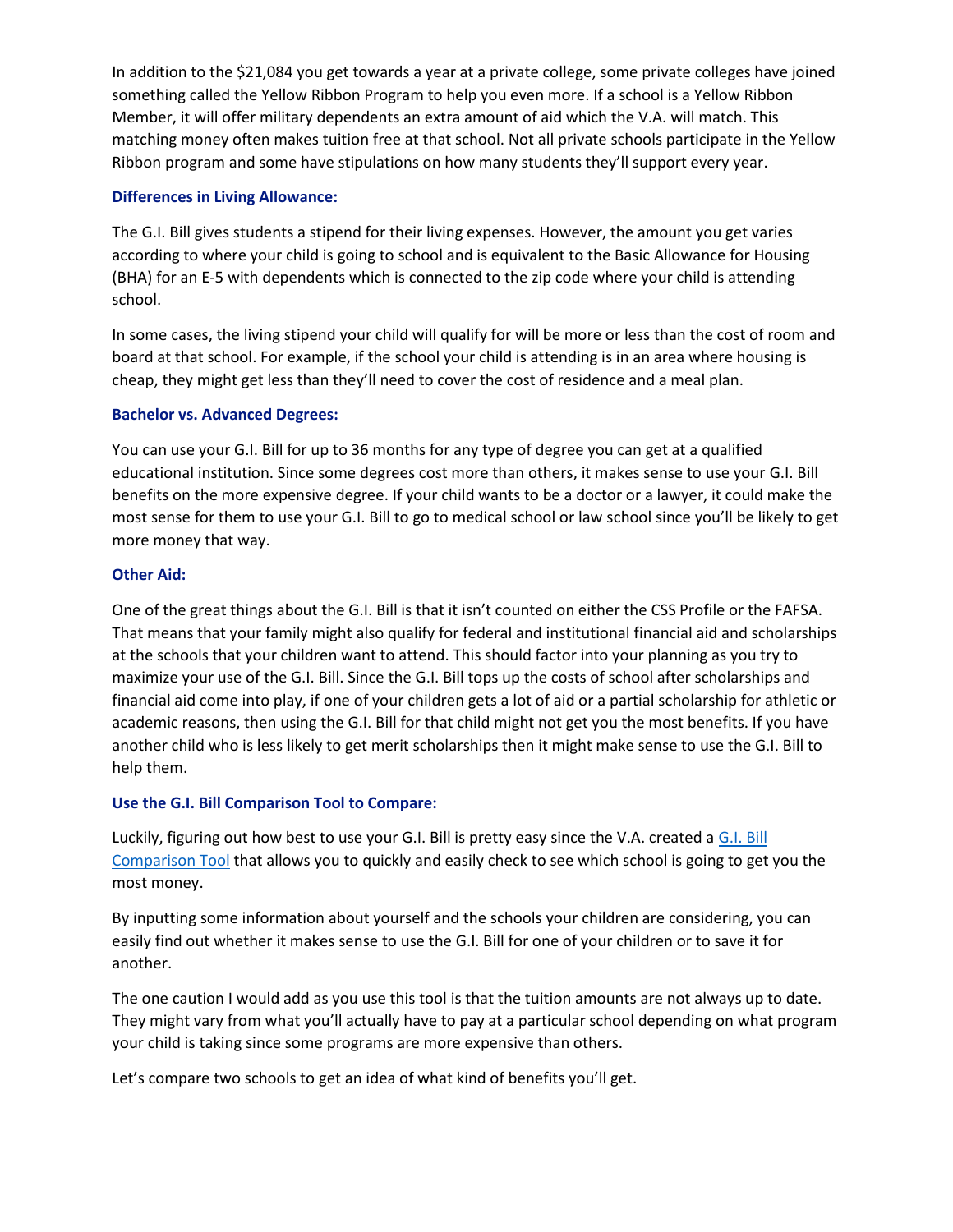#### **New York University (NYU):**

| Your calculated benefits                    |                                |          |                      |                      |
|---------------------------------------------|--------------------------------|----------|----------------------|----------------------|
| Calculate your complete benefit             | <b>Calculator Results</b>      |          |                      |                      |
| Tuition / Fees (/year): 0<br>\$47,750       | \$3,744 / month                |          | Housing<br>Allowance |                      |
| Scholarships (not Pell): 0                  | <b>Total GI Bill Benefits:</b> |          | \$54,931             |                      |
| \$0                                         | Paid to school:                |          | \$20,235             |                      |
|                                             | Paid to You:                   |          | \$34,696             |                      |
| Enrolled: 0<br><b>Full Time</b><br>$\omega$ | <b>Out of Pocket Tuition:</b>  |          | \$27,515             |                      |
| School Calendar: 0<br>Semesters<br>v.       | Tuition & Fees Charged:        |          | \$47,750             |                      |
|                                             | GI Bill Pays:                  |          | \$20,235             |                      |
| Eligible for Kicker: 0 Yes O No O           |                                | Fall     | Spring               | <b>Total</b><br>(Nr) |
|                                             | <b>Tuition / Fees Benefit:</b> | \$20,235 | \$0                  | \$20,235             |
|                                             | <b>Housing Allowance:</b>      | \$16,848 | \$16,848             | \$33,696             |
|                                             | <b>Book Stipend:</b>           | \$500    | \$500                | \$1,000              |
|                                             |                                |          |                      |                      |
|                                             |                                |          |                      |                      |

As you can see in the image above, the tuition at NYU is \$47,750, but the GI Bill will pay \$20,235 (this is the 2014 amount) towards the costs. Since you're living in New York City, you qualify for an elevated housing allowance of \$3,744 per month that equals out to \$33,696 over two terms.

Now, let's compare that to the actual costs of NYU, according to College Board:

|                                | <b>On Campus</b> |
|--------------------------------|------------------|
| Tuition and fees               | \$47,750         |
| Room and board                 | \$17,580         |
| Books and supplies             | \$1,070          |
| Estimated personal expenses    | \$2,000          |
| <b>Transportation expenses</b> | \$2,044          |
| <b>Estimated Total</b>         | \$70,444         |

Tuition: \$47,750 - \$20,235 = \$27,515 (out of pocket)

Room and Board: \$17,580 - \$33,696 = -\$16,116 (additional)

**Total out-of-pocket: \$27,515 - \$16,116 = \$11,399 out of pocket**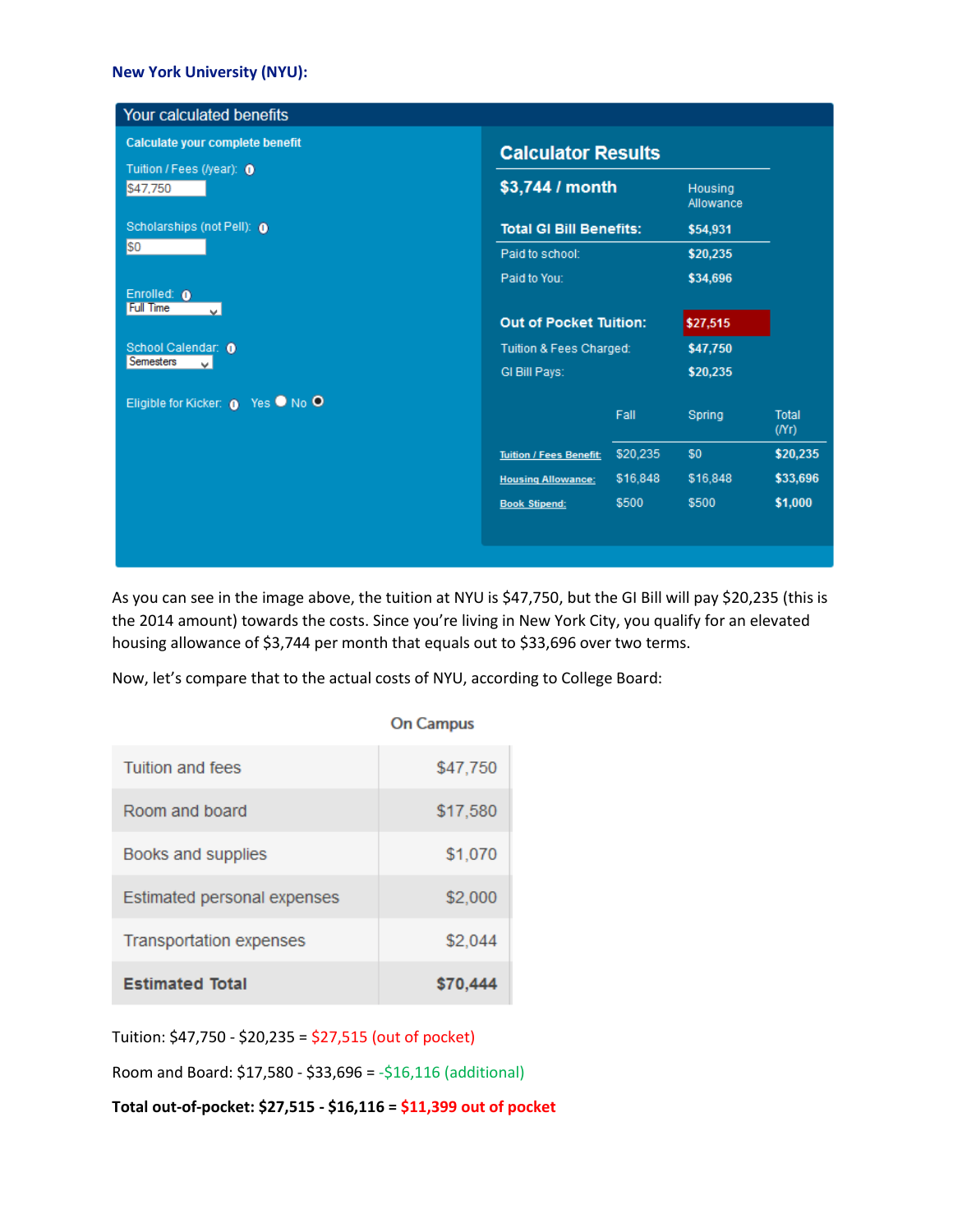Since the estimated room and board cost for NYU is \$17,580 over two term, you end up with \$16,116 extra in housing allowance which you can presumably put towards the \$27,515 that you'd have to pay out of pocket in tuition and fees. That means that you'll still end up paying **\$11,399 out of pocket at NYU.**

Notre Dame

| Calculate your complete benefit             | <b>Calculator Results</b><br>\$1,137 / month<br>Housing<br>Allowance |                         |          |               |
|---------------------------------------------|----------------------------------------------------------------------|-------------------------|----------|---------------|
| Tuition / Fees (/year): 0<br>\$47,929       |                                                                      |                         |          |               |
| Receiving Yellow Ribbon? O Yes O No O       | <b>Total GI Bill Benefits:</b>                                       |                         | \$57,668 |               |
| Yellow Ribbon Amount From School (/year): 0 | Paid to school:                                                      |                         | \$46,435 |               |
| \$13100                                     | Paid to You:                                                         |                         | \$11,233 |               |
| See YR rates »                              | <b>Out of Pocket Tuition:</b>                                        |                         | \$1,494  |               |
| Scholarships (not Pell): 0                  |                                                                      | Tuition & Fees Charged: |          |               |
| \$0                                         | GI Bill Pays:                                                        |                         | \$46,435 |               |
| Enrolled: 0<br><b>Full Time</b><br>$\vee$   |                                                                      | Fall                    | Spring   | Total<br>(Nr) |
|                                             | <b>Tuition / Fees Benefit:</b>                                       | \$20,235                | \$0      | \$20,235      |
| School Calendar: 0<br>Semesters<br>v.       | <b>Yellow Ribbon</b><br>(School):                                    | \$1,865                 | \$11,235 | \$13,100      |
|                                             | Yellow Ribbon (VA):                                                  | \$1,865                 | \$11,235 | \$13,100      |
| Eligible for Kicker: (a Yes ● No ●          | <b>Housing Allowance:</b>                                            | \$5,117                 | \$5,117  | \$10,233      |
|                                             | <b>Book Stipend:</b>                                                 | \$500                   | \$500    | \$1,000       |
|                                             |                                                                      |                         |          |               |

As you'll see from the screenshot, the GI Bill will cover \$20,235 of tuition. However, because the University of Notre Dame is a Yellow Ribbon school, your child could qualify for \$13,100 from Notre Dame that would be matched by the V.A. to total \$26,200 extra. That would mean you would get \$46,435. Because you're living in Indiana, the cost of living is much cheaper so you'll only get \$1,137 per month for a total of \$10,233 over two semesters.

Now let's look at the actual costs of attending Notre Dame according to College Board: